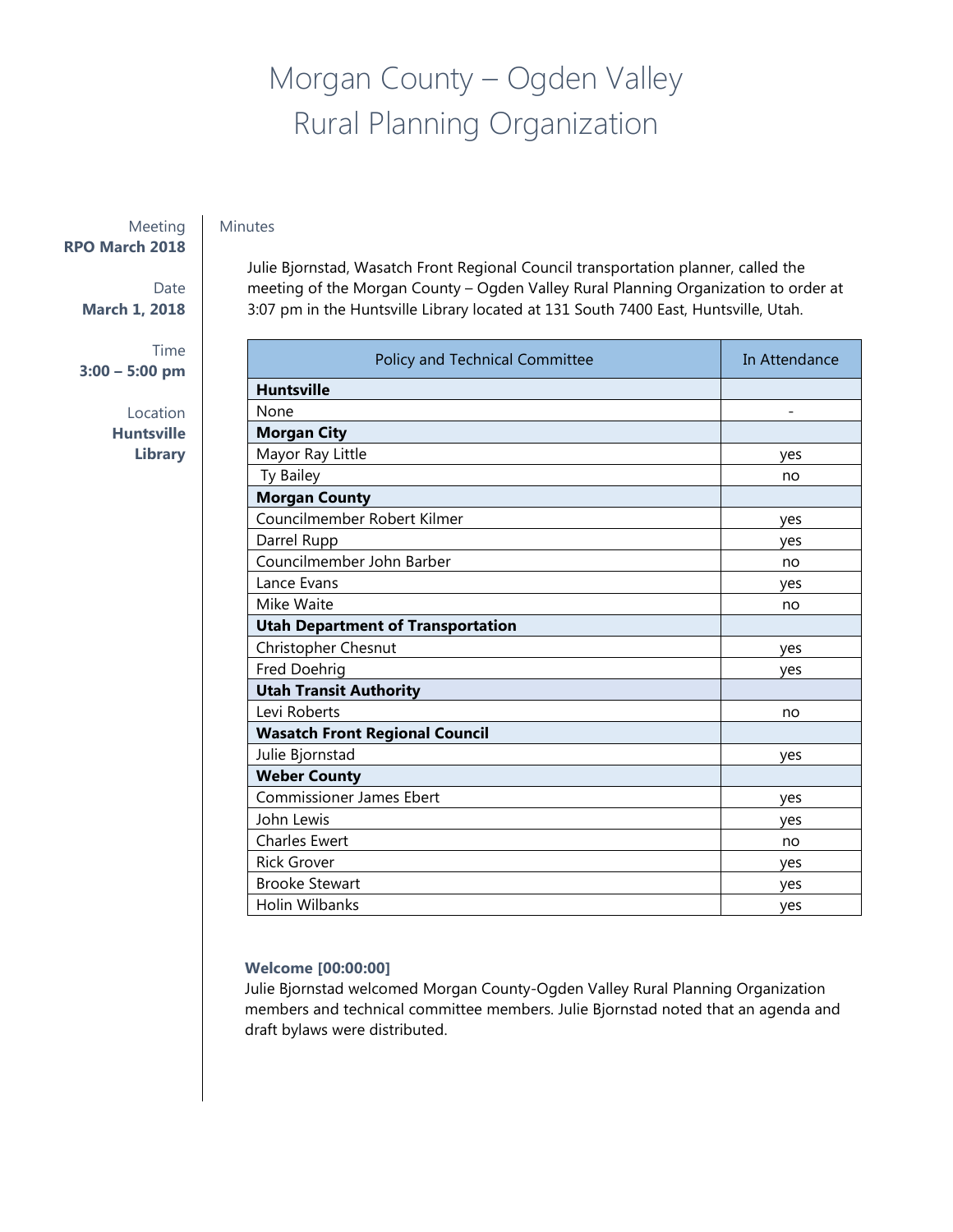#### 1. **Action: Approval of January meeting minutes [00:02:11]**

Mayor Little made the motion to approve the January meeting minutes without changes. The motion was seconded by Commissioner Ebert. All votes were in favor.

## 2. **Public Comment [00:03:00]**

Julie Bjornstad opened the meeting up to public comment. There were no public comments.

# 3. **Action: Adopt the RPO Bylaws [00:03:33]**

Julie Bjornstad provided an overview of the RPO. Morgan County and the upper Ogden Valley is not within an urbanized area and, therefore, not represented in the MPO for transportation planning. The RPO was created to coordinate transportation investments within the Morgan County and Ogden Valley areas and is partially funded with funds from the Utah Department of Transportation. The goal of the RPO is to create a long-range regional transportation plan that is prioritized and developed with public participation. The RPO has two committees – a policy committee composed of electric officials and a technical committee composed of staff members. The policy committee includes the mayor of Morgan City, the mayor of Huntsville, a representative of the Morgan County Council, a representative of the Weber County Commission, and a representative from the business community of each county.

Julie Bjornstad reviewed the bylaws with the RPO and a discussion followed on the language describing membership, member alternates, and definition of a quorum. The changes proposed were:

- a. Article II- Membership shall be changed to add "or their designees" at the end of the first paragraph and "and alternate" after "one voting member" in the second paragraph.
- b. Article IV Membership Alternates shall be removed.
- c. Article V Voting shall be changed to include "Designees/alternates shall have full membership status in the absence of a member" at the end of the paragraph.
- d. Article IV Quorum shall be changed to include "(4)" after "simple majority."
- e. All articles re-numbered appropriately.

Mayor Little made the motion to approve the bylaws with the revisions mentioned. The motion was seconded by Commissioner Ebert.

## 4. **Action: Election of Chair and Vice-Chair [00:27:41]**

Mayor Little made the motion to approve Commissioner Ebert as Chair and Darrell Rupp as Vice Chair. This motion was seconded by Councilmember Kilmer. All votes were in favor. Commissioner Ebert abstained from the Chair vote and Darrell Rupp abstained from the Vice Chair vote.

## **5. Review of existing studies and available data [00:38:37]**

Julie Bjornstad reviewed the technical committee meeting, which occurred just prior to the RPO meeting. The technical committee reviewed existing studies and provided additional studies and reports. A link to each of the studies will be provided on the RPO committee page on wfrc.org. The large map with feedback from the January RPO was displayed for meeting participants to refine comments and provide additional feedback. This map will supplement existing plans to create existing conditions and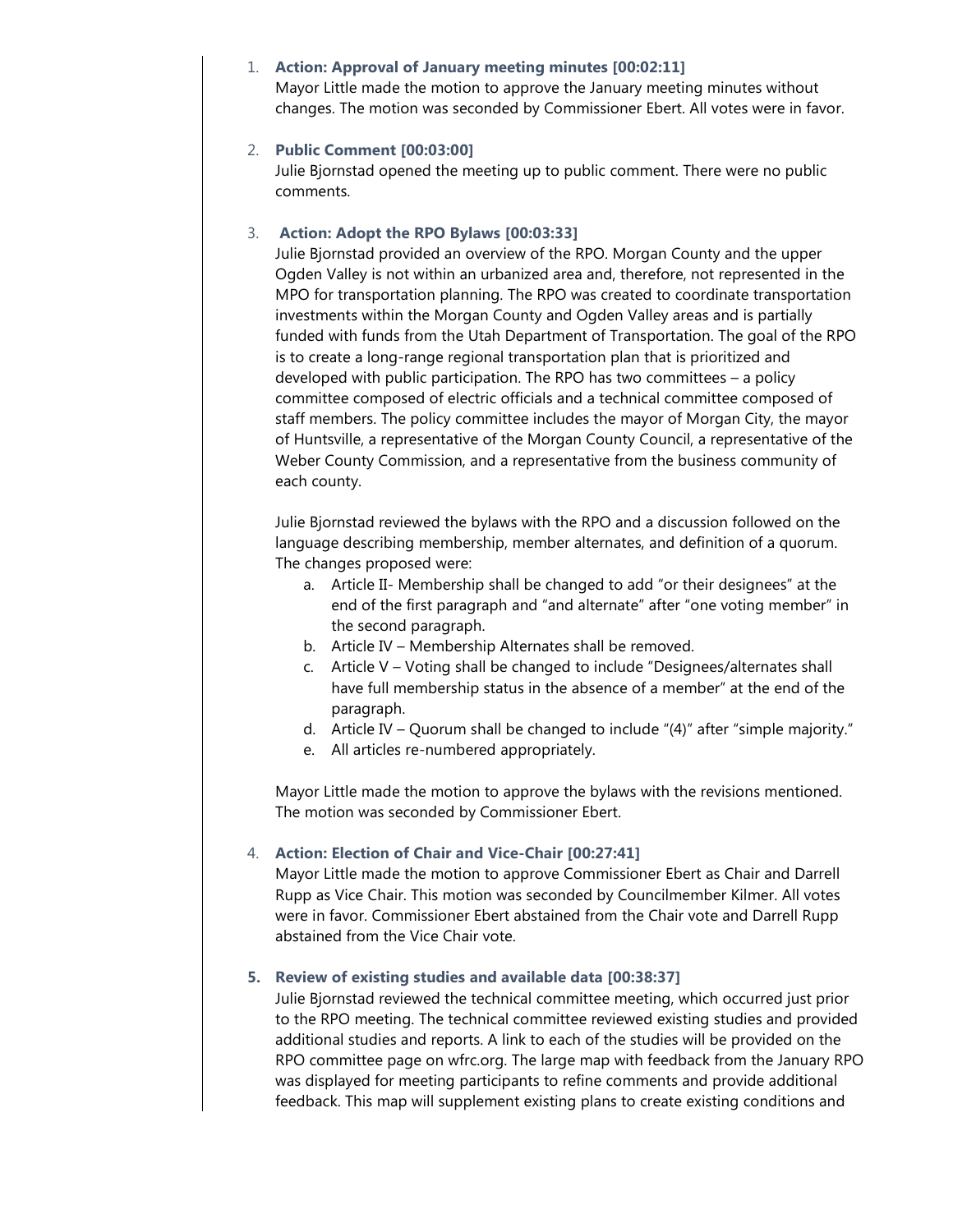projected needs of the RPO. Julie Bjornstad will compile an online, interactive map for RPO use.

# **6. Goals and priorities discussion [01:03:05]**

Julie Bjornstad reviewed the goals discussion from the technical committee, which will guide project development and prioritization for individual projects. The six goals developed by the technical committee were:

- a. Improve safety
- b. Ensure mobility
- c. State of good repair/maintenance and preservation
- d. Provide access to jobs and businesses
- e. Provide access to regional recreation opportunities
- f. Safely accommodate active transportation

Commissioner Ebert discussed the Wasatch Choice 2050 goals and how they were shaping the MPO long-range plan. Livability and quality transportation choices were mentioned as possible additions to the goals. Currently, Morgan County is not within the UTA service district. There was a discussion around growth and quality of life, which are important issues to the area. A vision statement was added to introduce the goals, "Plan for transportation in a way that promotes sustainability (balancing environmental, economic, and fiscal) and maintains quality of life."

#### **7. Legislative update [01:33:05]**

Julie Bjornstad provided a brief update on the Legislative session. HB 362 would change the governance structure of UTA and provided for a new transit transportation investment fund. For the existing transportation investment fund, prioritization criteria would need to be amended to include economic development and land use. In addition, it would alter the way the fourth quarter local option sales tax could be implemented and would increase vehicle registration fees for alternative fuel vehicles. The bill also provides the ability for locals to create transportation reinvestment zones to would allow locals to capture increased property tax revenue created by transportation projects. The Legislative session is still in session and this bill is subject to change.

#### **8. Related studies – I-84 Corridor Study; socioeconomic presentation [01:41:13]**

Christopher Chesnut provided an overview of the I-84 Corridor Study. UDOT met with Morgan County and other stakeholders to gather input and understand the local context in order to begin the corridor planning process along I-84 from the Morgan/Weber County line to Peterson. UDOT will hire a consultant to conduct the corridor study.

Julie Bjornstad informed the RPO that UDOT was creating a state-wide transportation demand model. To inform the model, UDOT will need to develop socioeconomic inputs, including households and employment. UDOT is hosting a meeting on March 22nd with technical staff from Morgan and Weber counties to review existing households and employment and projections for 2050 from the Kem Gardner Policy Institute. This model will inform the RPO planning process.